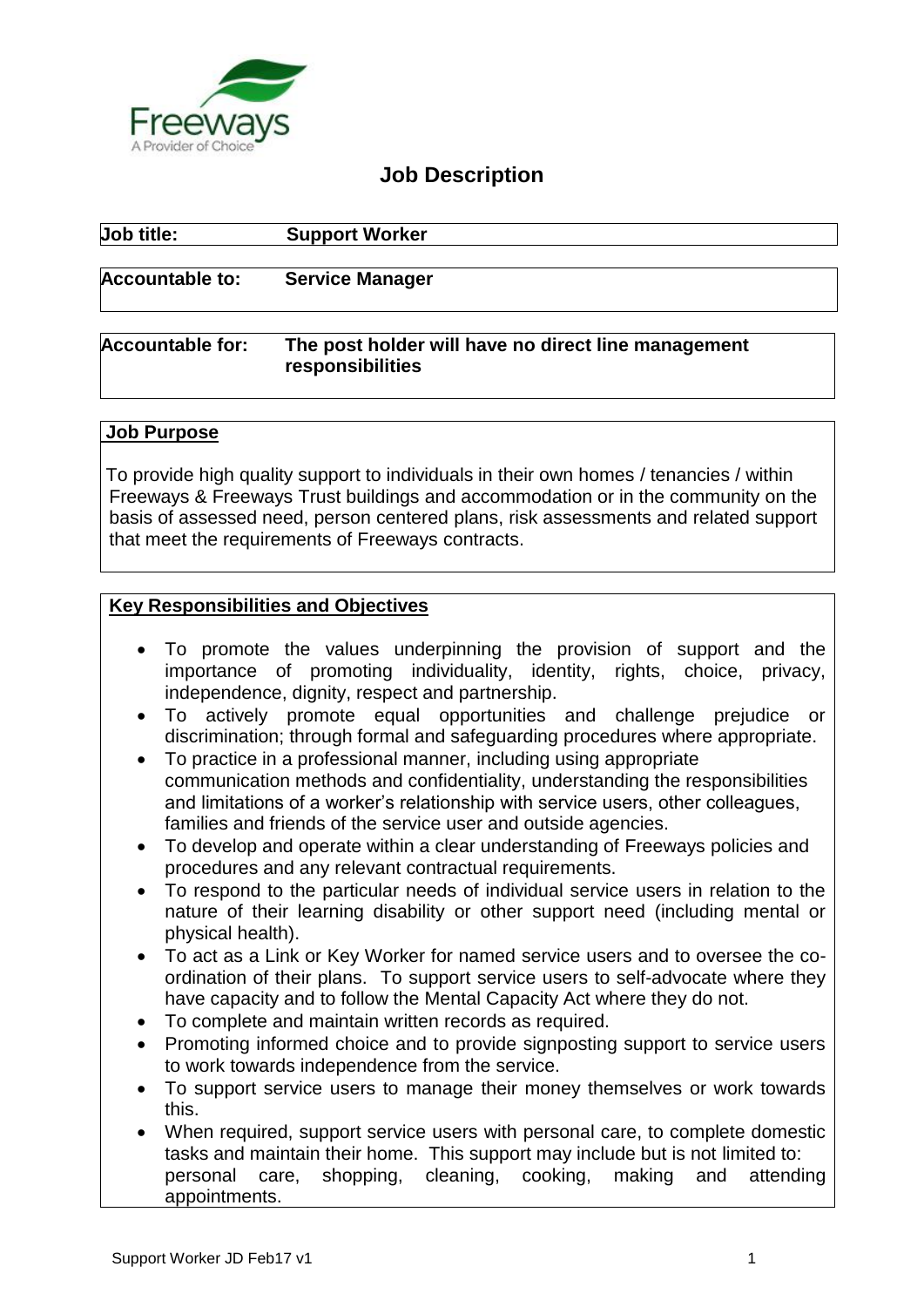

- To support service users to maintain, build and develop relationships with others.
- To actively and positively support service user holidays and activities.
- To bring to the attention of a manager any matter of concern over the wellbeing, safety or safeguarding of an individual we support or employ.
- When working unsupervised (including lone working) having due regard to on call procedures, to take appropriate responsibility for the proper running of the shift/session/activity and manage own workload.
- To be aware of the regulatory frameworks within which you work and to keep up to date with national, organisational and local developments which affect your work.
- Where required and authorised, to drive the vehicles used by the individuals we support and to participate in ensuring the upkeep and maintainence of any such vehicles.
- To work in multiple sites as required depending on business need.
- In line with the Health & Safety Policy, to be responsible for matters relating to personal health and safety and the health and safety of others. To ensure that current health and safety regulations are met.
- The post holder will need to develop a clear understanding of their role, in line with the competency framework, within the organisational structure and participate in regular supervisions and annual appraisals.
- To be responsible for your continual personal development and undertake training as required.
- The post holder will be expected to participate in full induction and the completion of the care certificate. Failure to complete the care certificate may result in the termination of employment.

### **Special Notes and Conditions**

Actual working hours will be as agreed by your line manager. Your hours of work will vary depending on operational needs and may include unsocial hours.

Within operational services weekend and evening activities are an integral part of the service we provide. You will be required to work during evenings and/or weekends as the service requires. This may include sleep-in and waking nights.

This job description only contains the main duties relating to this post and does not describe in detail all the tasks required to carry them out.

Post holders may be asked to undertake any task commensurate with their band.

All job descriptions will be subject to review as appropriate and may be altered in line with the requirements of the post. Any proposed changes will be discussed with the post holder prior to change.

*Created: February 2017 Revised:*